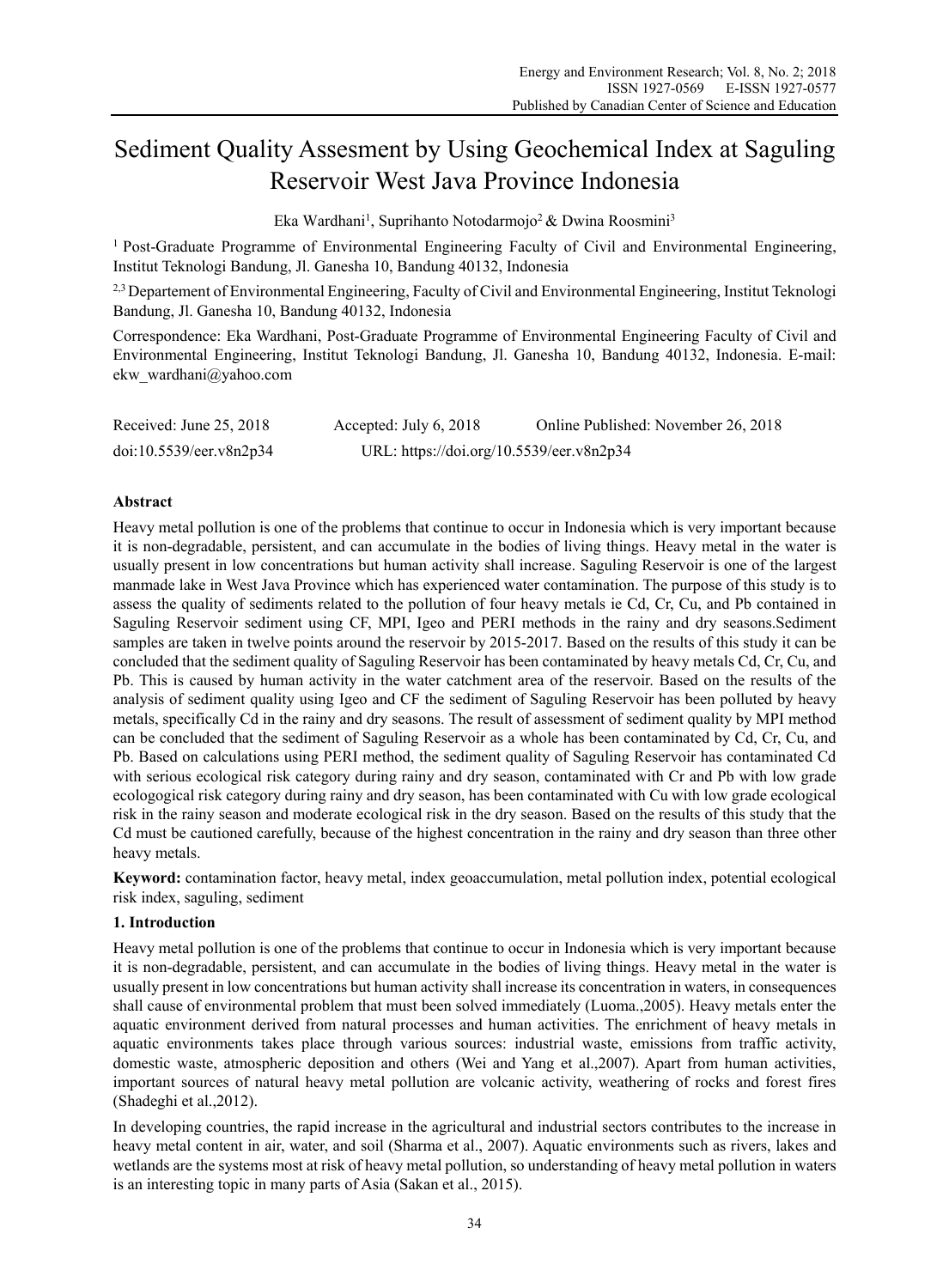All pollutants entering the waters shall accumulate the sediments which will at any time be released back into the water column and become secondary pollutants in the waters. A geochemical index has been developed to assess the quality of river/lake sediments associated with heavy metal contamination. In addition there is a method to assess the quality of sediment for the entire body of water that is Metal Pollution Index (MPI). The sediment quality assessment method has been applied in several countries such as China's Yuan River (Wang et al.,2015), China's Pearl River adjacent to Sanitary Landfills (Sayadi et al.,2015), Brazil's Doce River (Santolin et al.,2015) China's Taihu Lake (Liu et al.,2015), and China's Jiangsu River (Bo et al., 2015).

Saguling Reservoir is one of the largest manmade lake in West Java Province with its main function as Hydro Power Plant (PLTA), but along with the water requirement needs, this reservoir is used as irrigation water, floating net fishery, and final plan as raw water source for the domestic need in Bandung Basin Area. Saguling Reservoir water catchment area is the area of Bandung Basin covering the city of Bandung, Cimahi, Bandung regency, West Bandung regency and 3 subdistricts in Sumedang regency. Anthropogenic activities in the catchment area vary widely from domestic, industrial, agricultural, livestock, and mining. Waste from all of these activities ultimately boils down to the Saguling Reservoir (PT Indonesia Power., 2017).

Various types of industries are scattered in Saguling Reservoir water catchment area of 556 industries, most of which is the textile industry that is 442 industries. The industry is mostly located in Bandung regency which is 325 industries followed by Cimahi City as many as 101 industries and 90 industries in Bandung. The sources of pollution among other are the textile industry, paper industry, leather industry and food-beverage industry also have a potential source of high pollution load of organic substances, while metal and metal coating industries have the potential to dispose of heavy metal waste. Based on monitoring result of PT Indonesia Power as management institution of Saguling Reservoir, the water quality status including heavy pollution category and there are some heavy metals that do not meet the nquality standard based on Government Regulation No. 82 of 2001 regarding management of water quality and water pollution control. The purpose of this study is to assess the quality of sediments related to the pollution of four heavy metals ie Cd, Cr, Cu, and Pb contained in Saguling Reservoir sediment using CF, MPI, Igeo and PERI methods in the rainy and dry seasons. This research is expected to provide benefits for decision makers regarding pollution conditions in the Saguling Reservoir.

#### **2. Materials and Methods**

Surface sediment samples were collected from twelve different sampling in Saguling lake in two seasons. The study was conducted for three years from 2015-2017. Sediment samples representing the rainy season are taken in November 2015 and April 2017 while the dry season is conducted in August 2016 and September 2017. Determination of rainy and dry seasons based on data from the agency Meteorology, Climatology, and Geophysics of West Java province. Two data taken are averaged to obtain a value that represents the rainy and dry seasons. The sampling point is selected based on the location of the water quality monitoring performed by PT. Indonesia Power. Sampling location are presented in Table 1 and Picture 1. The sampling locations were recorded (latitudinal and longitudinal position) using hand-held Global Positioning System (GPS).

| <b>Sampling</b><br>Location | Latitude $(N)$               | Longitude $(E)$ | Location                      |
|-----------------------------|------------------------------|-----------------|-------------------------------|
| 1 A                         | $06^{\circ}56'29.8"$         | 107°32'10.7"    | Citarum River Nanjung section |
| 1B                          | $06^{\circ}54'58.9"$         | 107°28'32.3"    | Citarum River near Batujajar  |
| $\mathfrak{D}$              | $06^{\circ}53'13.5"$         | 107°28'32.3"    | Trash Boom Cihaur Village     |
| 3                           | 06°53'13.4"                  | 107°27'09.0"    | Cimerang Village              |
| 4                           | $06^{\circ}53'13.0"$         | 107°25'54.4"    | Cihaur Estuary                |
| 5                           | 06°56'07.6"                  | 107°27'25.5"    | Cipantik Estuary              |
| 6                           | $06^{\circ}57'14.6"$         | 107°26'03.8"    | Ciminyak Estuary              |
| 7                           | $06^{\circ}56'14.9"$         | 107°24'50.8"    | Cijere Estuary                |
| 8                           | $06^{\circ}56'00.4"$         | 107°22'22.4"    | Cijambu Estuary               |
| 9                           | $06^{\circ}54^{\prime}54.4"$ | 107°22'26.3"    | intake structure              |
| 10A                         | 06°51'49.8"                  | 107°20'57.0"    | Trailrace                     |
| 10B                         | $06^{\circ}51'10.8"$         | 107°20'58.0"    | Bantar Caringin               |

Table 1. The location of sampling sites in Saguling lake

Surface Sediment samples were collected at each station by mixing four to five random samples, whereas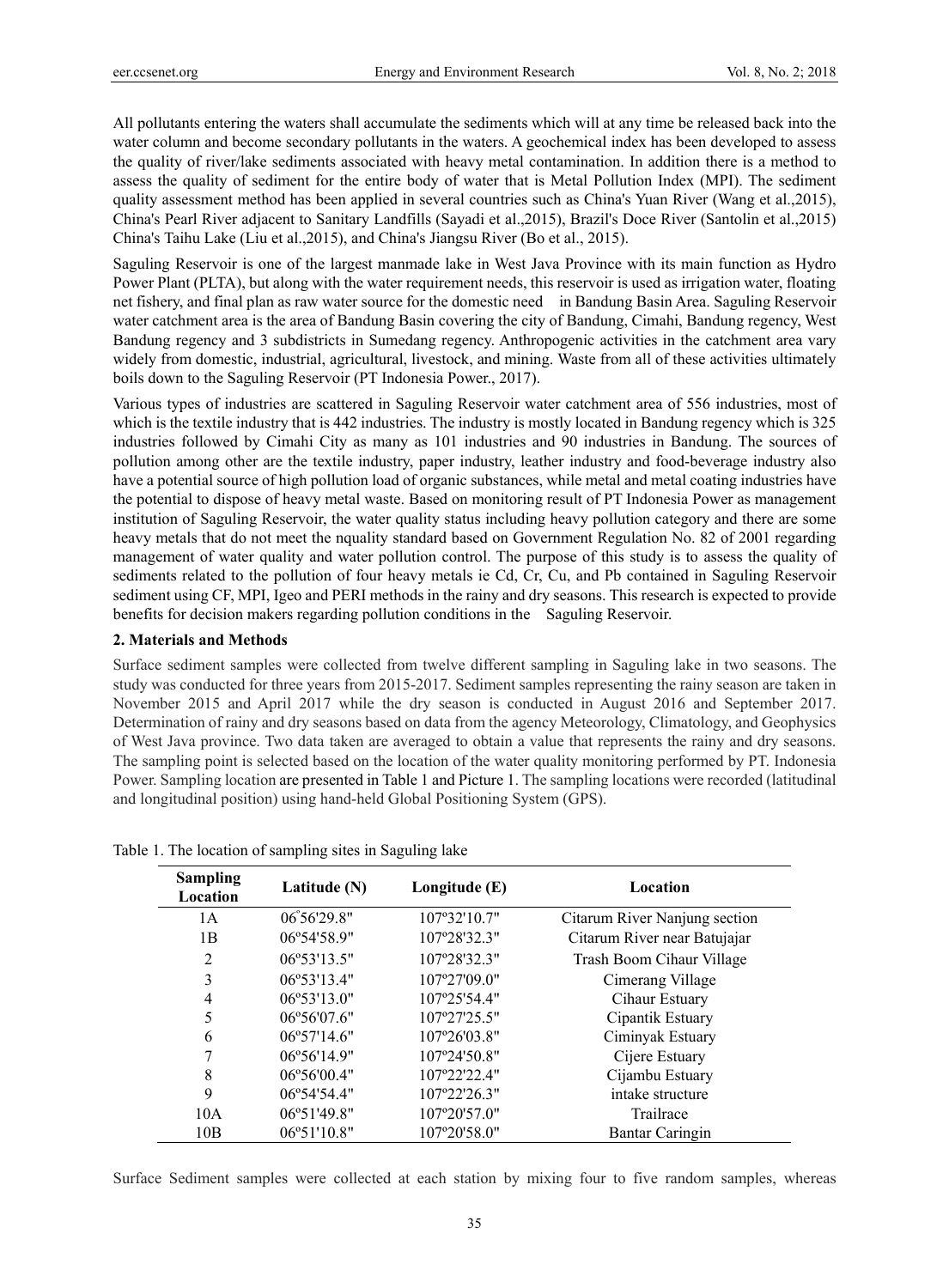composite sediments were collected from the top 10 cm of the surface with a grab sampler. Samples were then placed into polyethylene bags, and refrigerated at 4°C. They were analysed in the laboratory. Each sediment sample was dried at 50°C, the samples were then grounded using pestle and mortar until all particles passed a 200-mesh nylon sieve. This fraction is mainly contained silt and clay; thus, this fraction may adsorb a higher heavy metal concentration. The extraction of heavymetals were made using conventional digestion procedure of sediment samples, which consists of digesting aliquots of 1 g of dry sediment was weighted into Teflon beakers, to which a mixture of concentrated HNO<sub>3</sub>: HCl (3:1) was added and digested in a water bath during 3 h at 120°C. The concentration of Cd, Cr, Cu, and Pb were determined for each sample using an Inductively Coupled Plasma Optical Emission Spectrometry or **ICP**-**OES.** 



Figure 1. The location of sampling sites in Saguling Lake

The level of contamination of lake sediment by given toxic substance (metals) suggested by Hakanson, 1980 is often expressed interms of a contamination factor and is calculated as follows.

$$
CF = \frac{CMetal}{Cb} \tag{1}
$$

Where, CF is the contamination factor,  $C_{\text{metals}}$  is the concentration of pollutants in sediment,  $C_{\text{b}}$  is the background value for the metals. Background concentration of Cd, Cr, Cu, and Pb was respectively 0.34±0.10 mg/kg, 110.57±28.61 mg/kg, 49.93±9.28 mg/kg, and 18.62±9.83 mg/kg based on previously research in Saguling Catcment Area. With the help of contamination factor values the intensity of contamination can be inferred (Hakanson., 1980) as follows: low contamination, CF<1; moderate contamination 1<CF <3; considerable contamination, 3<CF< 6; and very high contamination, CF>6.

Metal Pollution Index (MPI) is defined as the root of the product of the CF. Tomlinson, 1980 has developed a simple method based on MPI to assess the degree of pollution by metals in aquatic sediments, MPI was calculated using the equation 2 where n the number of metals.

$$
PLI = (CF_1 \times CF_2 \times CF_3 \dots \dots \times CF_n)^{1/n}
$$
 (2)

A value of on the PLI would indicated no pollutants; a value of 1 would suggest the presence of baseline levels of pollutants, while value that exceed 1 would indicated a progressive deterioration of the site and lake (Tomlinson et al.,1980).

The geo-accumulation index (Igeo) and potential ecological risk index (PERI) were used to assess the degree of heavy metal contamination in the Saguling Lake sediments collected in this study. The Igeo is defined by the following equation:

$$
Igeo = \frac{log2(Cn)}{1.5Cb} \tag{3}
$$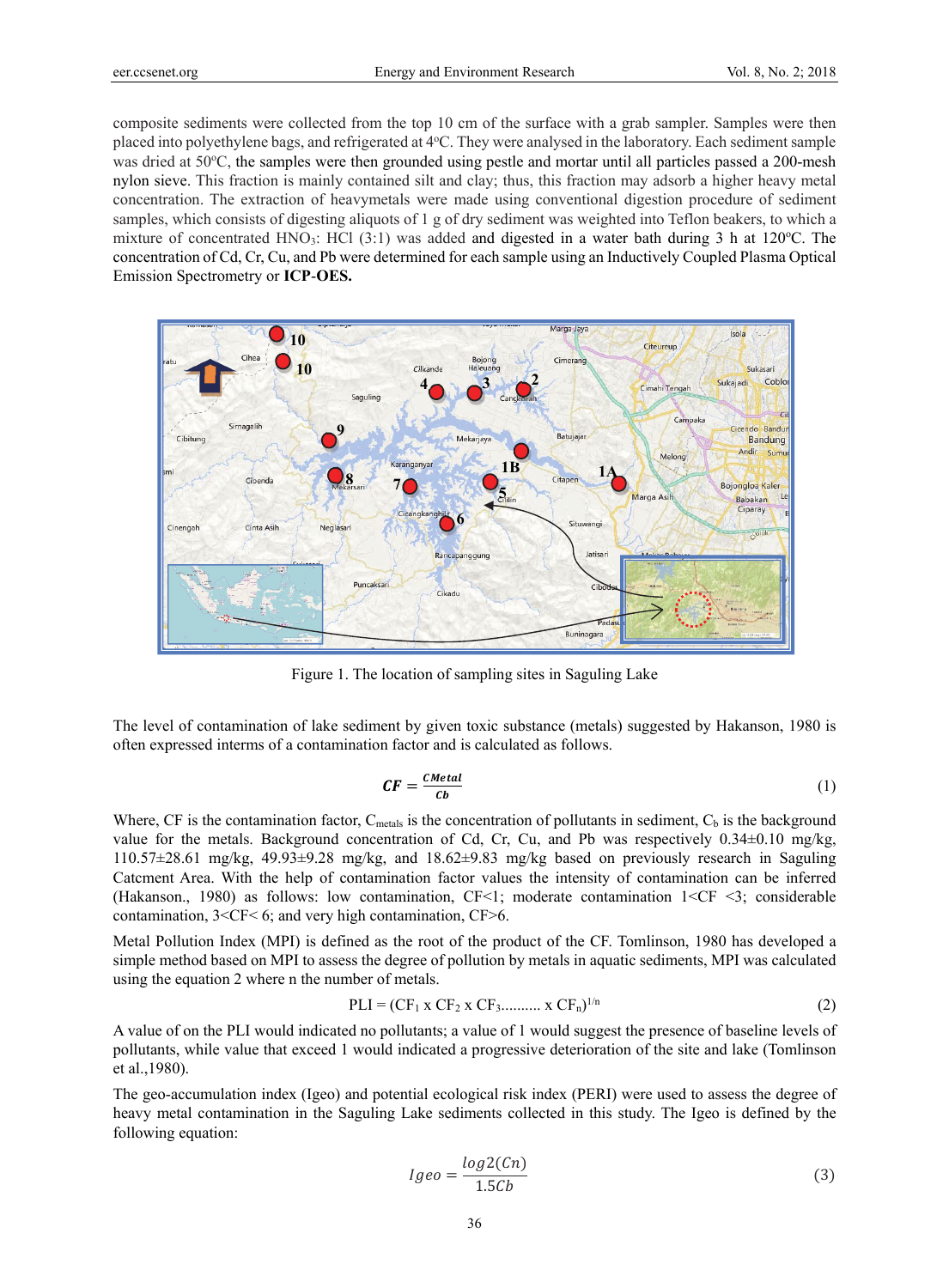where Cn is the concentration of heavy metals in the sediment and Cb is the background concentration of the heavy metal. Background concentration of Cd, Cr, Cu, and Pb was respectively 0.34±0.10 mg/kg, 110.57±28.61 mg/kg, 49.93±9.28 mg/kg, and 18.62±9.83 mg/kg based on previously research in Saguling Catcment Area. Factor 1.5 is the background matrix correction factor due to lithospheric effects. Müller (Muller et al., 1981) distinguished seven classes of the I-geo classes: Class 0 (practically uncontaminated): Igeo 0; Class 1 (uncontaminated to moderately contaminated): 0<Igeo<1; Class 2 (moderately contaminated): 1<Igeo<2; Class 3 (moderately to heavily contaminated): 2<Igeo<3; Class 4 (heavily contaminated): 4<Igeo<5; Class 5 (heavily to extremely contaminated): 4<Igeo<5; and Class 6 (extremely contaminated): Igeo>5.

Hakanson proposed the PERI in 1980, and it has since been applied to evaluate the harm caused by heavy metals in sediments (Fernandez et al., 1997; Zhu et al., 2012). The method was widely used and is described below:

$$
PERI = \sum_{n=1}^{n} \left( Ti \times \frac{Ci}{Cb} \right)
$$
 (4)

Ti, the toxic-response index from Hakanson (Hakanson, 1980), PERI was adopted as the evaluation criterion in this study  $(Cd = 30, Cu = Pb = Ni = 5, Cr = 2, Zn = 1)$  (Zhao et.al., 2005); Ci was the measured values of heavy metals in the surface sediments; and Cb is regional background value of heavy metals for calculation. Background concentration of Cd, Cr, Cu, and Pb was respectively 0.34±0.10 mg/kg, 110.57±28.61 mg/kg, 49.93±9.28 mg/kg, and 18.62±9.83 mg/kg based on previously research in Saguling Catcment Area. The ranking standard of the potential ecological risk index of heavy metals ranged from class 1-4: Class 1 (low-grade ecological risk): PERI<150; Class 2 (moderate ecological risk): 150<PERI<300; Class 3 (severe ecological risk): 300<PERI<600; and Class 4 (serious ecological risk): PERI>600.

#### **3. Result and Discussion**

The Saguling Reservoir is one of three reservoirs in the Citarum River. Saguling Reservoir is also the first reservoir that holds water Citarum River. The residents utilize the reservoir water potential for fish cultivation business, especially fisheries and is very helpful for the improvement of the society economy in the coastal reservoir. In addition, the function of the saguling reservoir is as a source of water for hydropower (hydropower) that can generate electrical energy for Java and Bali electricity systems, irrigation water for Cianjur and surrounding areas, as well as tourism (PT Indonesia Power., 2016). There are 7 rivers that enter the Saguling Reservoir, the largest of which is Citarum River, other rivers are Cimerang, Cihaur, Cipatik, Ciminyak, Cijere and Cijambu. Currently, the water quality of Saguling Reservoir tends to decrease, either as a result of pollution by industrial waste, household, agriculture, and mining, and residual feed from fish farming, while quantity is the factor of decreasing the amount or volume of water, specifically in a long dry season which often happens in the last few years. It is known that along the Citarum River to Nanjung (127 km 47.1% of river length) has been categorized as heavy polluted (PT Indonesia Power.,2017). The main source of Saguling Reservoir water comes from Upper Citarum River. This river is a river segment along the 77 km stretching from the Citarum River upstream that is Situ Cisanti in Kertasari Sub-district of Bandung Regency up to Nanjung which is the Saguling Reservoir inlet (PT Indonesia Power.,2015). The Upper Citarum River Basin is the area of the Bandung Basin. Anthropogenic activities in the Upper Citarum Basin vary greatly from domestic, industrial, agricultural, livestock, and mining. Waste from all of these activities eventually went into the Upper Citarum River and empties into the Saguling Reservoir (West Java Regional Environmental Control Agency.,2015). The characteristics of the Saguling Reservoir are presented in Table 2.

| No. | Parameter                             | Unit                      | Point |
|-----|---------------------------------------|---------------------------|-------|
|     | Reservoir large $(\pm 643 \text{ m})$ | ha                        | 5.607 |
| 2   | Maximum length                        | km                        | 18,4  |
| 3   | Average width                         | km                        | 3,0   |
| 4   | Maximum depth                         | m                         | 90    |
| 5   | Average depth                         | m                         | 17,5  |
| 6   | Maximum voilume                       | $x\ 10^6\$ m <sup>3</sup> | 982   |
|     | Watershed area                        | $km^2$                    | 2.315 |

Table 2. The Characteristic of Saguling Reservoir

Source: PT Indonesia Power.,2015

The concentration of Cd in the sediment of Saguling Reservoir in the rainy season ranged from 11.43-16.68 mg/kg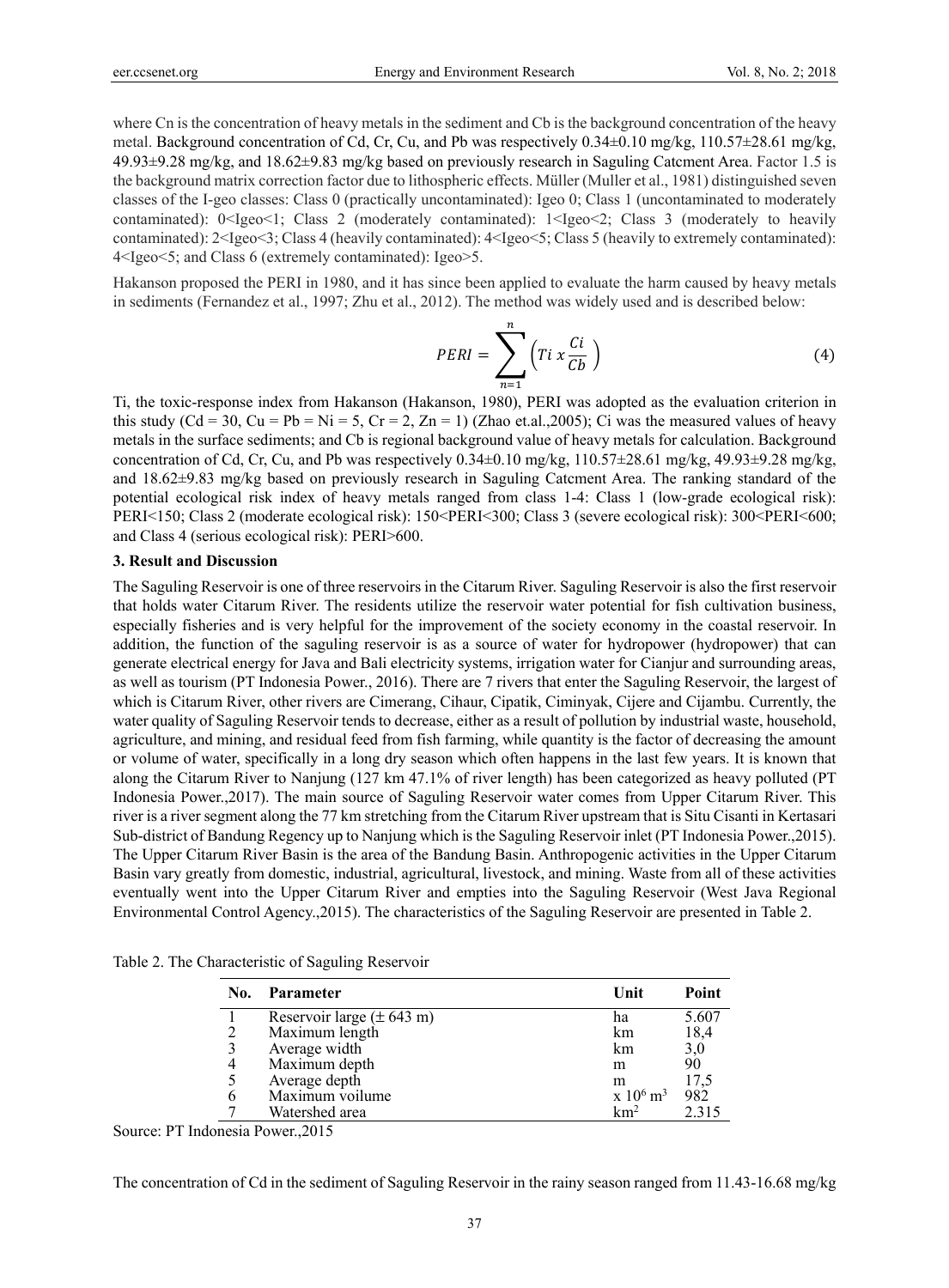with an average value of  $14.82\pm1.48$  mg/kg. The lowest value is at point 10B (Bantar Caringin) of 11.43 mg/kg and the highest is at point 4 (Cihaur Estuary) of 16.68 mg/kg. Compared with the quality standard based on ANZECC ISQG-Low, 1997 Cd concentrations at 12 observation points did not meet the established standard of 1.5 mg/kg. The dry season average Cd concentration is lower than the rainy season which is 11.12±2.16 mg/kg. The concentration of Cd ranged from 8.10-15.47 mg/kg with the lowest concentration found at point 8 (Cijambu Estuary) and the highest concentration was at point 10B (Bantar Caringin). Similar to the rainy season Compared with the quality standard based on ANZECC ISQG-Low, 1997 Cd concentrations at 12 observation points did not meet the established standard of 1.5 mg/kg as presented in Table 3.

Source Cd contained in the Saguling Reservoir comes from human activities and natural sources. Domestic, industrial, agricultural, and mining activities in the catchment area contribute to the Cd contamination load in the reservoir. On the other hand, the source of contamination of heavy metals and other pollutant materials is also predicted to come from the process of leaching of volcanic activity such as Mount Tangkuban Perahu, Wayang, and Patuha capable of carrying sulfate compound content to the Citarum River of 6,000-12,000 ppm, Chloride 5,300-12,600 ppm, and heavy metals, among others: As, Ba, Mg, Al, Cu, Pb, Zn, Hg, Se, and Cd (Sriwana, 1999). According to Alloway, 1995 Cd source can be derived from fertilizer on farmland, lime, and compost with value of Cd concentration derived from phosphate fertilizer of 0.10-170 mg/kg, nitrate of 0.05-8.50 mg/kg, fertilizer from farm 0.10-0.80 mg/kg, from composting waste of 0.01-100 mg/kg, and from lime of 0.04-0.10 mg/kg. Chemical fertilizer of the super-phospate group can contaminated the sediment because they contain 0.05 to 170 mg Cd/kg.

| Table 3. Analisys Result of Statistic Concentrates of Cd, Cr, Cu, dan Pb in Sediment Saguling Reservoir at Two |  |  |
|----------------------------------------------------------------------------------------------------------------|--|--|
| Different Seasons                                                                                              |  |  |

| <b>Sampling Location</b>  | C <sub>d</sub> |                            |        | Cr     |        | Cu     | Pb    |       |  |
|---------------------------|----------------|----------------------------|--------|--------|--------|--------|-------|-------|--|
|                           | Rainy          | <b>Dry</b><br>Rainy<br>Dry |        |        | Rainy  | Dry    | Rainy | Dry   |  |
| 1A                        | 16.46          | 13.98                      |        | 189.05 | 106.74 | 263.18 | 18.59 | 73.88 |  |
| 1B                        | 16.32          | 11.56                      | 136.81 | 122.34 | 150.32 | 157.79 | 27.75 | 34.75 |  |
| $\sqrt{2}$                | 15.44          | 11.82                      | 118.27 | 103.84 | 143.58 | 244.47 | 27.70 | 38.78 |  |
| 3                         | 14.23          | 12.00                      | 121.45 | 156.02 | 73.43  | 156.37 | 17.17 | 21.39 |  |
| $\overline{4}$            | 16.68          | 12.01                      | 146.14 | 127.30 | 129.00 | 158.75 | 29.56 | 33.94 |  |
| 5                         | 15.37          | 9.06                       | 134.50 | 103.45 | 85.12  | 89.49  | 23.98 | 25.47 |  |
| 6                         | 14.02          | 8.64                       | 120.24 | 94.15  | 127.16 | 95.85  | 22.35 | 23.05 |  |
| 7                         | 15.43          | 10.56                      | 145.09 | 97.12  | 125.02 | 133.41 | 40.20 | 24.49 |  |
| 8                         | 13.71          | 8.10                       | 120.03 | 92.02  | 82.47  | 69.53  | 18.23 | 13.54 |  |
| 9                         | 14.93          | 9.67                       | 132.21 | 116.02 | 153.04 | 135.18 | 23.22 | 20.05 |  |
| 10A                       | 13.86          | 10.65                      | 124.47 | 113.47 | 79.37  | 154.28 | 28.62 | 20.95 |  |
| 10B                       | 11.43          | 15.47                      | 94.74  | 162.65 | 61.43  | 165.18 | 27.88 | 19.81 |  |
| Standard*                 | 1.50           | 1.50                       | 80.00  | 80.00  | 65.00  | 65.00  | 50.00 | 50.00 |  |
| Mean                      | 14.82          | 11.12                      | 129.93 | 123.12 | 109.72 | 151.95 | 25.43 | 29.17 |  |
| <b>Deviation Standard</b> | 1.48           | 2.16                       | 17.79  | 30.74  | 32.34  | 56.95  | 6.36  | 15.85 |  |
| Minimum                   | 11.43          | 8.10                       | 94.74  | 92.02  | 61.43  | 69.53  | 17.17 | 13.54 |  |
| Maximum                   | 16.68          | 15.47                      | 165.25 | 189.05 | 153.04 | 263.18 | 40.20 | 73.88 |  |

\*ANZECC ISQG-Low.,1997

Based on Table 3 the average concentration of Cr in the sediment of Saguling Reservoir in the rainy season is higher than the dry season, the rainfall Cr concentration reaches 129.93 $\pm$ 17.79 mg/kg while in the dry season it is 123.12±30.74 mg/kg. Cr concentration in the rainy season ranges from 94.74-165.25 mg/kg while dry season 92.02-189.05 mg/kg. In rainy season and dry season the highest Cr concentration is at point 1A (Citarum River Nanjung section) while the lowest concentration in rainy season is at point 10B (Bantar Caringin) and dry season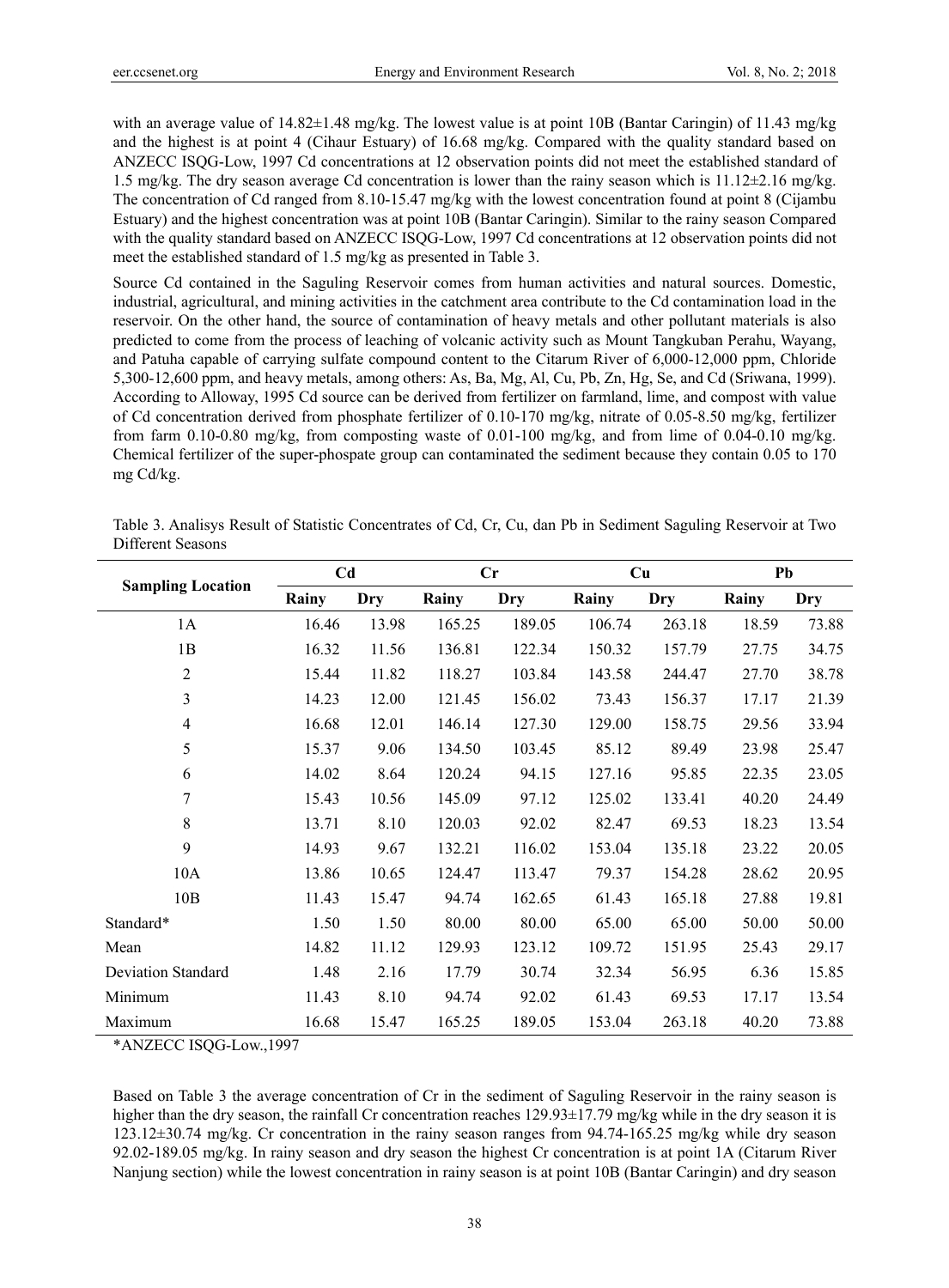is at point 8 (Cijambu Estuary). Cr concentration in the Saguling Reservoir sediment did not meet the standards compared to ANZECC ISQG-Low, 1997, Cr concentration at 12 observation points did not meet the established standard of 80 mg/kg. The high concentration of Cr is predicted to come from various industrial activities, especially the textile industry spread in Saguling Reservoir, especially that through the Citarum River.

The average Cu concentration in the sediment of Saguling Reservoir in the rainy season is lower than the dry season, in the rainy season the average Cu concentration is  $109.72\pm32.34$  mg/kg while in the dry season it reaches 151.95±56.95 mg/kg. The concentration range in the rainy season at 12 research points ranged from 61.43-153.04 mg/kg with the lowest concentration being at the point of 10B (Bantar Caringin) and the highest in point 9 (intake structure). Cu concentrations in the dry season ranged from 69.53-263.18 mg/kg with the lowest concentration found at point 8 (Cijambu Estuary) and highest in tititk 1A (Citarum River Nanjung section). Cu concentrations in the Saguling Reservoir sediment did not meet the quality standard when compared with ANZECC ISQG-Low, 1997, Cu concentrations at 12 observation points did not meet the established standards of 65 mg/kg. Only one point that meets quality standard is at point 10B (Citarum River near Batujajar) in the rainy season. The high concentration of Cu is predicted to come from various industrial activities, especially the textile industry spread in Saguling Reservoir, especially through the Citarum River.

The average Pb concentration in the sediment of Saguling Reservoir in the rainy season is lower than the dry season. In the rainy season the average Pb concentration is 25.43±6.36 mg/kg while in the dry season it reaches 29.17±15.85 mg/kg. The concentration range in the rainy season at 12 research points ranged from 17.17-40.20 mg/kg with the lowest concentration being at point 3 (Cimerang Village) and highest in point 7 (Cijere Estuary). The concentration of Pb in the dry season ranged from 13.54-73.88 mg/kg with the lowest concentration at point 8 (Cijambu Estuary) and the highest was in point 1A (Citarum River Nanjung section). The concentration of Pb in the Saguling Reservoir sediment meets quality standard when compared to ANZECC ISQG-Low, 1997 at 50 mg/kg.

Picture 2 to 5 present concentrations of Cd, Cr, Cu, and Pb in the Saguling Reservoir during the rainy and dry seasons. Judging from the average value of the order of the largest concentration to the smallest in the rainy season is Cr>Cu> Pb>Cd while in the dry season is Cu>Cr>Pb>Cd. Based on the drawings the average concentration of Cd and Cr in the Saguling Reservoir sediment in the rainy season is higher than the dry season, but for Cu and Pb shall apply the opposite condition. High Cd and Cr concentrations in the rainy season are predicted to be caused by the entry of these metals into the Saguling Reservoir from rivers in the Saguling Reservoir water catchment area. The average concentration of Cu and Pb which is lower in the rainy season than the dry season should be investigated further because the phenomenon should be the same as Cd and Cr.

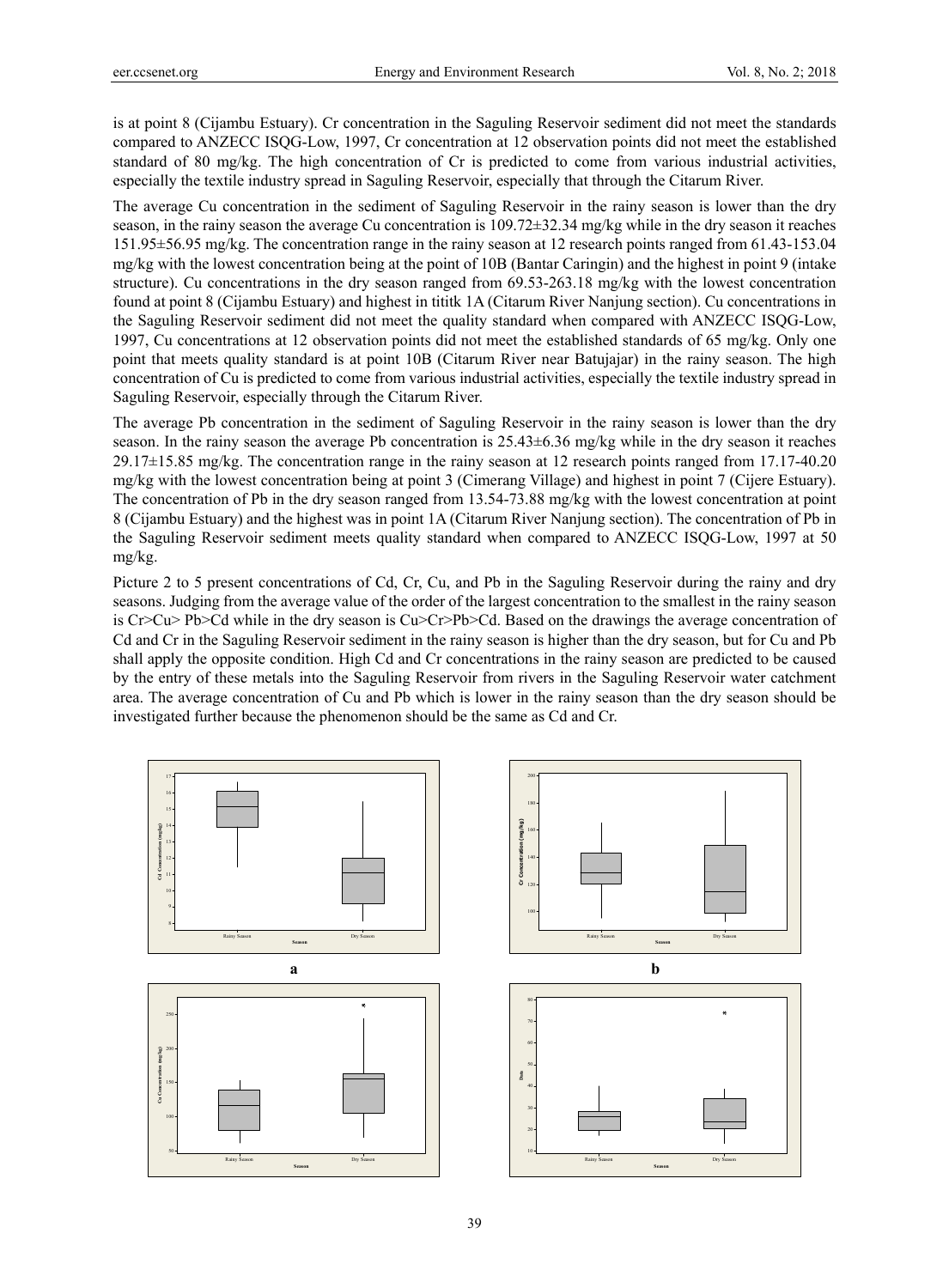c d c and c and c and c and c and c and c and c and c and c and c and c and c and c and c and c and c and c and c and c and c and c and c and c and c and c and c and c and c and c and c and c and c and c and c and c and c

Figure 2. a) Cd Concentration in Saguling Lake Sediment b) Concentration in Saguling Lake Sedimen c) Cu Concentration in Saguling Lake Sediment D Pb Concentration in Saguling Lake Sediment

The heavy metals that accumulate in the Saguling Reservoir sediment are predicted to come from the catchment areas that mainly enter through the Upper Citarum River. Based on data from West Java Provincial Environment Agency, the number of industries scattered in the Citarum Basin is 556 industries, of which 442 industries are the largest. sources of pollution. The textile industry, paper industry, leather industry and food-beverage industry have the potential as a source of high pollution load of organic substances, while metal and metal coating industries have the potential to dispose of heavy metal waste. Table 4. describes industry type groups in the Upper Citarum watershed.

| Location                    | <b>Textile</b> | Pulp<br>and<br>paper | Leather<br>Tanning | <b>Rubber</b><br>and<br><b>Plastic</b> | <b>Chemical</b> | <b>Metal and</b><br>Electronic | Food<br>and<br><b>Beverage</b> | Jumlah |
|-----------------------------|----------------|----------------------|--------------------|----------------------------------------|-----------------|--------------------------------|--------------------------------|--------|
| <b>Bandung Regency</b>      | 274            | 5                    | 8                  | 11                                     | 6               | 15                             | 6                              | 325    |
| <b>Bandung Municipality</b> | 64             | 3                    |                    | $\theta$                               |                 | 15                             | 5                              | 90     |
| Cimahi Municipality         | 75             | 0                    |                    | 3                                      |                 | 9                              | 11                             | 101    |
| West<br>Bandung             |                |                      |                    |                                        |                 |                                |                                |        |
| Regency                     | 16             | $\theta$             | $\theta$           | $\theta$                               | 4               |                                |                                | 23     |
| Sumedang Regency            | 13             | 0                    |                    | ↑                                      |                 |                                |                                |        |
| Jumlah                      | 442            | 8                    | 11                 | 16                                     | 14              | 40                             | 25                             | 556    |

Table 4. Industrial Type of Group at Das Citarum Upstream

West Java Regional Environmental Control Agency, 2017.

Based on wastewater Permit (IPLC) which is regulated by the Ministry of Environment and Forestry of Republic Indonesia for wastewater producing institutions of industrial activity which predicted to produce metals such as textile industry, leather tanning, and metal and electronic industry. Textile industry has the potential to produce wastewater containing BOD5, COD, TSS, Phenol, Chromium Total (Cr), Total Ammonia (NH3-N), Sulfide (S), Oil and Grease, pH, Manufacture of tannery produce waste water containing BOD5, COD, TSS, Chromium Total (Cr), Oil and Grease, Nitrogen total, Ammonia total, Sulfide (S), pH, and electroplatting have the potential to produce wastewater containing TSS, Cyanide (CN), Chromium total (Cr ), Chromium hexavalen (Cr+6), Copper (Cu), Zinc (Zn), Nickel (Ni), Cadmium (Cd), Lead (Pb), and pH.

Research on the quality of heavy metals in lake sediments has been widely practiced in several countries, Table 5 summarizes the results of research on heavy metal concentrations in several countries. Based on Table 5, the concentration value of Cd, Cr, and Cu contained in the Saguling Reservoir occupies the highest position compared with other lakes while for Pb the highest concentration in China's Chaohu Lake.

|  | Table 5. Heavy Metal Concentration in Lake Sediment of some Countries |  |  |
|--|-----------------------------------------------------------------------|--|--|
|--|-----------------------------------------------------------------------|--|--|

|    |                   | <b>Heavy Metal Concentration (mg/kg)</b> |                    |                    |                   |                  |
|----|-------------------|------------------------------------------|--------------------|--------------------|-------------------|------------------|
| No | <b>Lake Names</b> | Cd                                       | Сr<br>Cu           |                    | Pb                | Source           |
|    | Texoma, USA       | 2.00                                     | 30                 | 38                 | 10                | Yin dkk, 2011    |
| 2  | Taihu, China      | 0.94                                     | 56,2               | 36,7               | 51.8              | Yin dkk, 2011    |
| 3  | Veeranam, India   | 0.81                                     | 88,2               | 94,12              | 30.06             | Suresh dkk, 2010 |
| 4  | Chaohu, China     | 0.92                                     | 80.1               | 38,6               | 94.9              | Zheng dkk, 2010  |
| 5  | Manchar, Pakistan | 1.00-4.00                                | 14,7-26,8          | 15,6-29,7          | 14.6-20.9         | Arain dkk, 2008  |
| 6  | Balaton, Hungary  | 0.06                                     | $5,7-66$           | $0.7 - 36$         | 2,4-160           | Nguyen dkk, 2005 |
| 7  | Saguling Lake     |                                          |                    |                    |                   |                  |
|    | Rainy Season      | $14.82 \pm 1.48$                         | $129.93 \pm 17.79$ | $109.72 \pm 32.34$ | $25.43\pm 6.36$   |                  |
|    | Dry Season        | $11.12 \pm 2.16$                         | $123.12 \pm 30.74$ | $151.95 \pm 56.95$ | $29.17 \pm 15.85$ | This Study       |

The presence of heavy metals in the sediment of Saguling Reservoir should be on the alert because the function of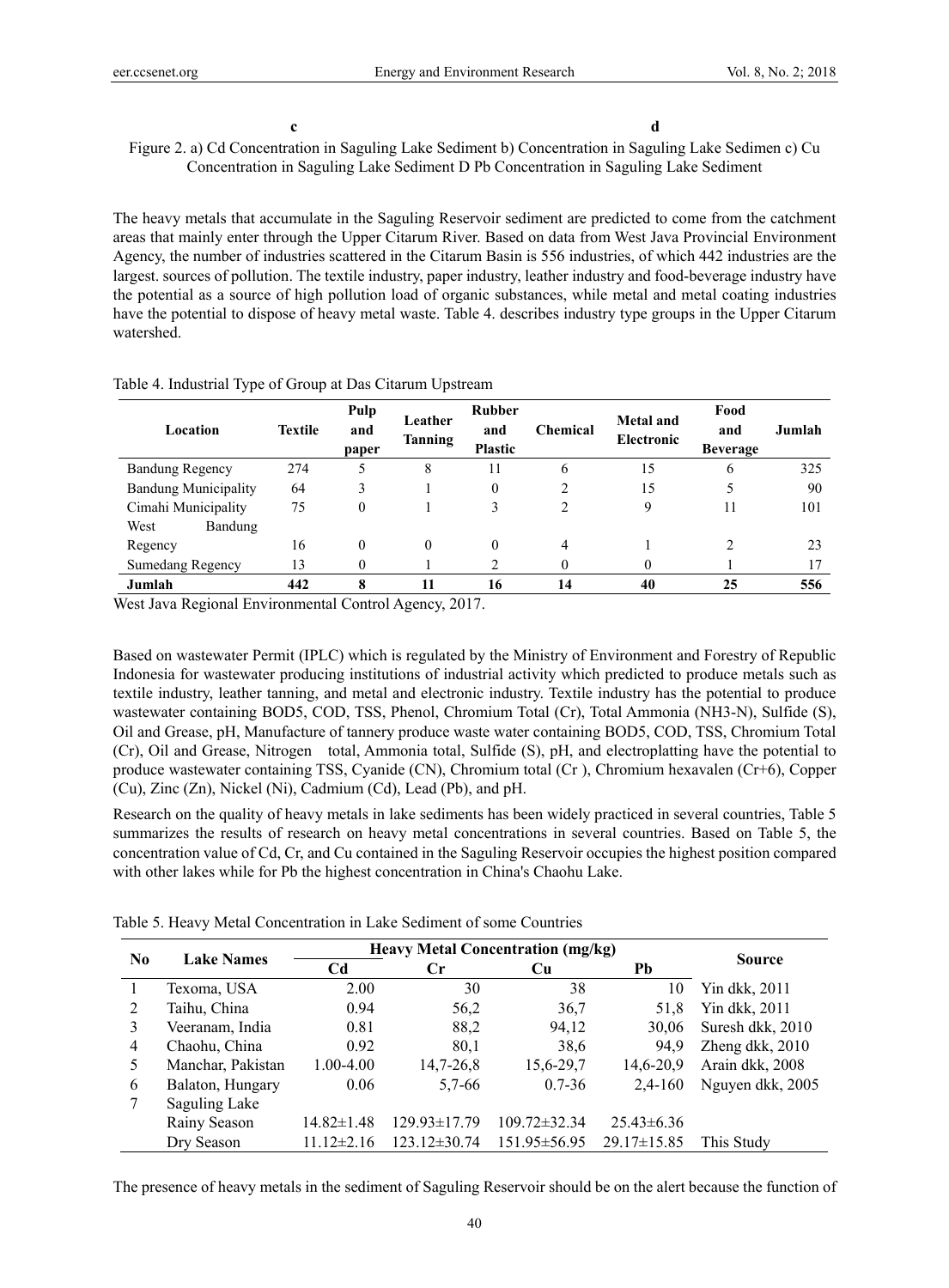the reservoir as well as the hydropower is also used as a floating net cultivation area, irrigation water source, and planned as a source of raw water for the area around the reservoir. The toxicity of metals in humans causes some negative effects, especially tissue damage, detoxifying and excretory organs (liver and kidney). Some metals are carcinogenic, teratogenic, and attack the nerves that shall cause behavioral abnormalities. According to Darmono (2001), the order of heavy metal toxicity from high to low is Hg>Cr>Cd~Cu~Zn>Ni, while for the genotoxicity Hg>Cr>Cu~Cd~Ni> Zn. Meanwhile, according to Adams (2007), the order of metal toxicity in mammals is Cd> Pb> Se> Hg> As> Zn> Cu>Ni, in birds Pb>Se>Cd>As>Hg>Cu>Ni>Zn. In addition, the uptake sequence in invertebrates is Cd>Cu>Zn> Pb>Ni, whereas in plants Se>Cd>Zn>Hg>Cu>Pb>As>Ni (Adams, 2007). Heavy metals are bioaccumulation and biomagnification of living things. Bioaccumulation is a continuous build up of contaminants in organs. While biomagnification is the entry of chemicals from the environment through the food chain so that it accumulates to a higher trophic level. Sequence of bioaccumulation potential on soil invertebrates Cd>Cu>Zn>Pb, whereas in earthworms Cd>Cu>Zn>Pb>Ni (Adams, 2007). In addition, heavy metals can also accumulate in plants with a sequence of bioaccumulation potentials of Se>Cd>Zn>Hg>Cu>Pb>As>Ni (Adams, 2007).

One of the steps to facilitate the depiction of the results of the analysis of the sediment quality of a waters is to create an index. Currently several geochemical indexes have been developed to assess the quality of lake sediments associated with heavy metal contamination. This study will assess the quality of sediment using Igeo, CF, MPI, and PERI methods. Based on the results of the calculation of sediment quality using Igeo method as shown in Table 6. Saguling Reservoir Sediment has been contaminated Cd with very polluted category during rainy and dry season while for the other three heavy metals Cr, Cu, and Pb including Unpolluted to moderated category. High Igeo value for Cd shows that there has been enrichment of heavy metal concentrations derived from human activities such as industrial activities, agriculture, mining etc.

| Sampling       | C <sub>d</sub> |      | Cr    |      | Cu    |      | Pb    |      |           |                 | Index Geoaccumulation Method        |
|----------------|----------------|------|-------|------|-------|------|-------|------|-----------|-----------------|-------------------------------------|
| Location       | Rainy          | Dry  | Rainy | Dry  | Rainy | Dry  | Rainy | Dry  | Igeo      | Class           | Sediment Quality                    |
| 1A             | 9.72           | 8.25 | 0.30  | 0.34 | 0.43  | 1.06 | 0.20  | 0.80 | $< 0 - 0$ | $\mathbf{0}$    | Unpolluted                          |
| 1B             | 9.63           | 6.82 | 0.25  | 0.22 | 0.60  | 0.63 | 0.30  | 0.37 | $> 0-1$   | 1               | Unpolluted to moderated             |
| $\overline{2}$ | 9.11           | 6.97 | 0.21  | 0.19 | 0.58  | 0.98 | 0.30  | 0.42 | $>1-2$    | 2               | Moderated polluted                  |
| 3              | 8.40           | 7.08 | 0.22  | 0.28 | 0.30  | 0.63 | 0.19  | 0.23 | $>2-3$    | 3               | Moderated polluted to high polluted |
| 4              | 9.85           | 7.09 | 0.27  | 0.23 | 0.52  | 0.64 | 0.32  | 0.37 | $>3-4$    | $\overline{4}$  | Highly polluted                     |
| 5              | 9.07           | 5.35 | 0.24  | 0.19 | 0.34  | 0.36 | 0.26  | 0.27 | $>4-5$    | 5               | Highly to extremely polluted        |
| 6              | 8.28           | 5.10 | 0.22  | 0.17 | 0.51  | 0.39 | 0.24  | 0.25 | >5        | $\geq 6$        | extremely polluted                  |
| $\overline{7}$ | 9.11           | 6.23 | 0.26  | 0.18 | 0.50  | 0.54 | 0.43  | 0.26 |           | (muller., 1969) |                                     |
| 8              | 8.09           | 4.78 | 0.22  | 0.17 | 0.33  | 0.28 | 0.20  | 0.15 |           |                 |                                     |
| 9              | 8.81           | 5.70 | 0.24  | 0.21 | 0.62  | 0.54 | 0.25  | 0.22 |           |                 |                                     |
| 10A            | 8.18           | 6.29 | 0.23  | 0.21 | 0.32  | 0.62 | 0.31  | 0.23 |           |                 |                                     |
| 10B            | 6.74           | 9.13 | 0.17  | 0.30 | 0.25  | 0.66 | 0.30  | 0.21 |           |                 |                                     |
|                |                |      |       |      |       |      |       |      |           |                 |                                     |

Table 6. Igeo Value and Category of Heavy Metal Pollution in Sediment Saguling Reservoir

Based on the result of calculation of sediment quality using CF sediment of Saguling Reservoir has contaminated Cd with very high contamination category during rainy and dry season, contaminated Cr with low contamination category up to medium contamination in two different seasons. Cu contaminated with moderate contamination category up to considerable contamination during rainy and dry seasons. Lastly polluted Pb with low contamination category up to medium contamination in two different seasons. Table 7 presents the CF grades and categories for heavy metal pollution in Saguling Reservoir Sediments.

Table 7. CF Value and Category of Heavy Metal Pollution in Sediment Saguling Reservoir

| Sampling | Cd    |       |       |      | Сu    |      | Pb    |      |            | Contamination Factor Method |
|----------|-------|-------|-------|------|-------|------|-------|------|------------|-----------------------------|
| Location | Rainv | Dry   | Rainv | Dry  | Rainy | Dry  | Rainv | Dry  | CF         | Sediment Quality            |
| 1 A      | 48.41 | 41.10 | 49. ا | 1.71 | 2.14  | 5.27 | .00   | 3.97 | CF < 1     | low contamination           |
| 1B       | 48.00 | 34.00 | .24   | 1.11 | 3.01  | 3.16 | .49   | 1.87 | 1 < CF > 3 | moderate contamination      |
|          | 45.40 | 34.75 | .07   | 0.94 | 2.88  | 4.90 | .49   | 2.08 | 3 < CF > 6 | considerable contamination  |
|          | 41.85 | 35.29 | .10   | 1.41 | 1.47  | 3.13 | 0.92  | 1.5  | CF > 6     | very high contamination     |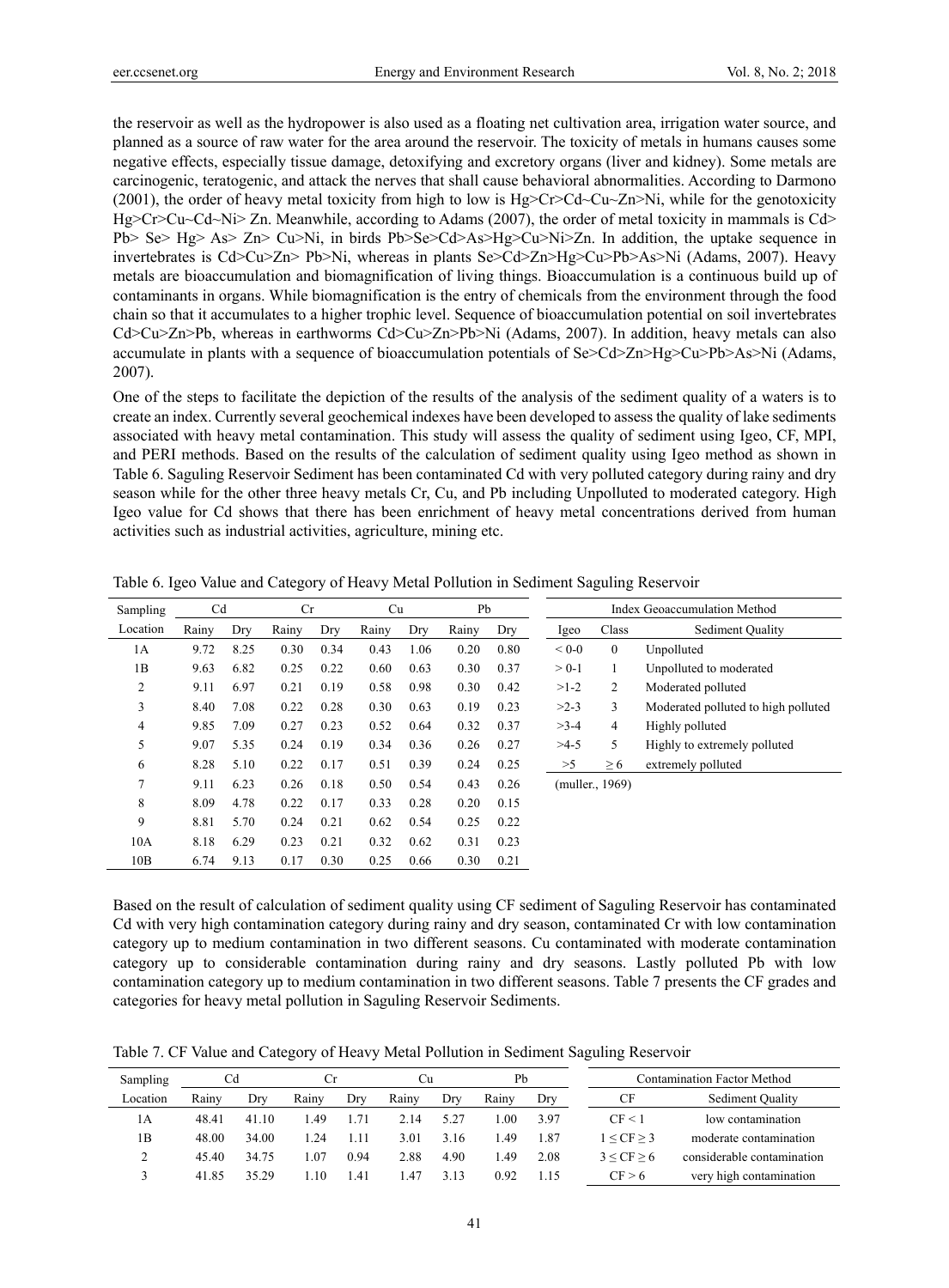(Hakanson dkk.,1980)

| $\overline{4}$ | 49.06 | 35.32 | 1.32 | 1.15 | 2.58 | 3.18 | 1.59 | 1.82 |  |
|----------------|-------|-------|------|------|------|------|------|------|--|
| 5              | 45.21 | 26.65 | 1.22 | 0.94 | 1.70 | 1.79 | 1.29 | 1.37 |  |
| 6              | 41.24 | 25.41 | 1.09 | 0.85 | 2.55 | 1.92 | 1.20 | 1.24 |  |
|                | 45.38 | 31.06 | 1.31 | 0.88 | 2.50 | 2.67 | 2.16 | 1.31 |  |
| 8              | 40.32 | 23.81 | 1.09 | 0.83 | 1.65 | 1.39 | 0.98 | 0.73 |  |
| 9              | 43.91 | 28.43 | 1.20 | 1.05 | 3.06 | 2.71 | 1.25 | 1.08 |  |
| 10A            | 40.76 | 31.32 | 1.13 | 1.03 | 1.59 | 3.09 | 1.54 | 1.13 |  |
| 10B            | 33.60 | 45.49 | 0.86 | 1.47 | 1.23 | 3.31 | 1.50 | 1.06 |  |

MPI is a method of assessing sediment quality related to heavy metal pollution using data over one sampling point, this method developed by Thomilson et al (1970). The MPI method is a simple way to assess the sediment quality of a waters such as the Saguling Reservoir. The results of the Saguling Reservoir quality assessment by MPI method are presented in Picture 6. The MPI value for heavy metals Cd occupies the highest position followed by Cu, Pb, and Cd. MPI value for Cd in the rainy season reached 43.38 larger than the dry season of 32.17, the value of MPI Cu in the rainy season 2.10 is lower than the dry season 2.85. MPI value for Cr rainy season is 1.16 bigger than last dry season 1.09 the value of MPI Pb rainy season is 1.33 lower than 1.42 drought. Based on the calculation result by MPI method it can be concluded that the sediment of Saguling Reservoir as a whole has been contaminated by Cd, Cr, Cu, and Pb.



Figure 3. MPI Value for Cd, Cr, Cu, and Pb di Saguling Reservoir Sediment in Dry and Rainy Seasons

Hakanson proposed the PERI in 1980, and it has since been applied to evaluate the harm caused by heavy metals in sediments (Fernandez et al.,1997; Zhu et al.,2012). The heavy metal content of the World was used as the regional background value in this study. The ranking standard of the potential ecological risk index of heavy metals ranged from class 1-4: Class 1 (low-grade ecological risk): PERI<150; Class 2 (moderate ecological risk): 150<PERI<300; Class 3 (severe ecological risk): 300<PERI<600; and Class 4 (serious ecological risk): PERI>600. Based on calculations using PERI it is known that the sediment quality of Saguling Reservoir has been polluted by heavy metal Cd with serious ecological risk in rainy and dry season, contaminated with Cr and Pb with Low grade ecologogical risk category in two different seasons. Saguling Reservoir Sediment has been polluted Cu with the category of Low grade ecological risk risk in the rainy season and Moderate ecological risk in the dry season. Figure 7 explains PERI values for Cd, Cr, Cu, and Pb in Saguling Reservoir sediments during the rainy and dry seasons.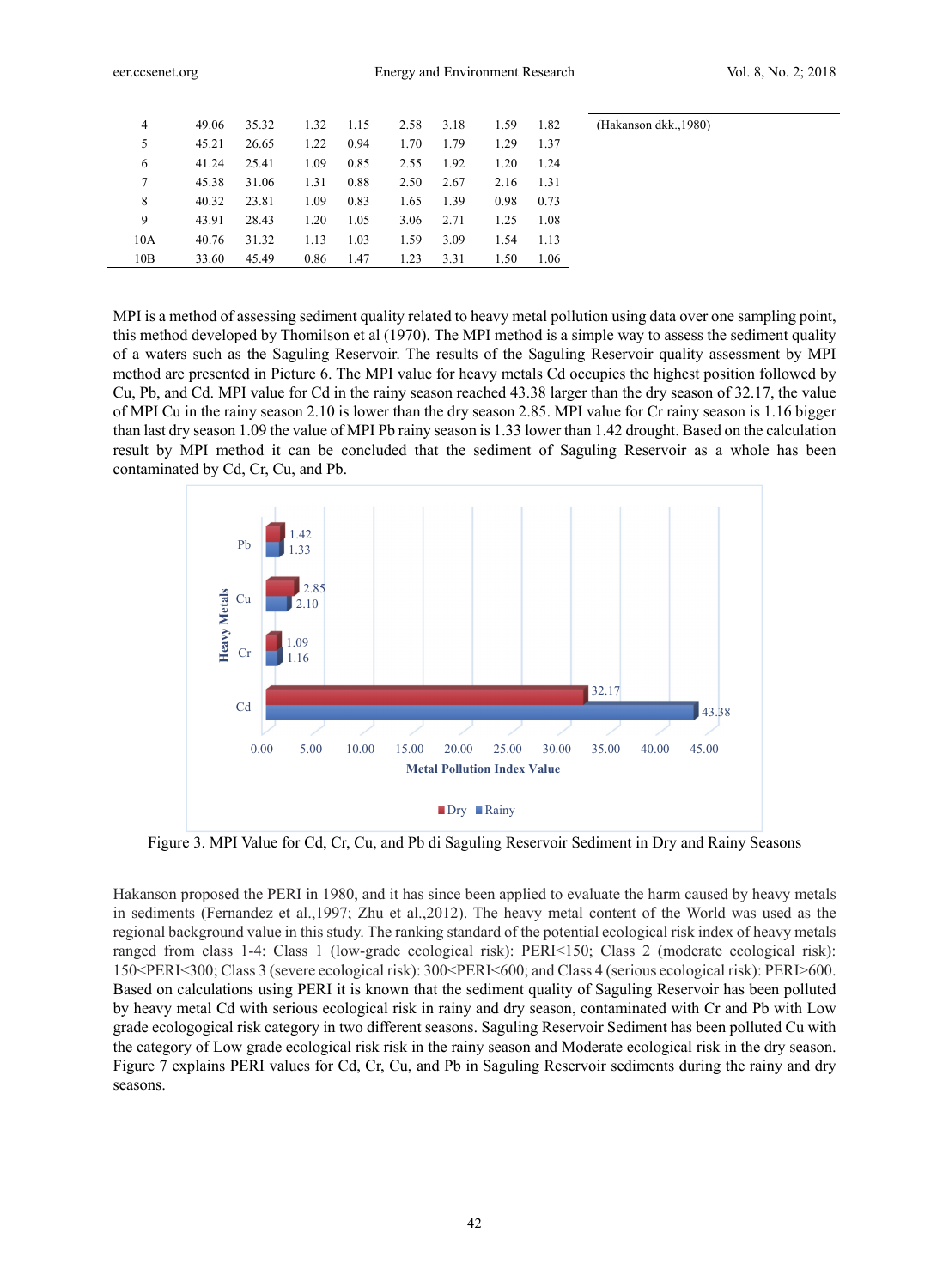

Figure 4. PERI Value for Cd, Cr, Cu, and Pb di Saguling Reservoir Sediment in Dry and Rainy Seasons

After it is known that the sediment quality of Saguling Reservoir has been contaminated by four metals ie Cd, Cr, Cu, and Pb, it is necessary to overcome the effort so as not to have an impact on the public health around the reservoir. Efforts that can be done with technical and non technical aspects. One of the efforts to manage it by way of wastewater treatment from various sectors, industry, domestic, agriculture and garbage besides it is needed better law enforcement effort to waste generating institution which is in Saguling Reservoir water catchment area.

# **4. Conclusion**

Based on the results of this study it can be concluded that the sediment quality of Saguling Reservoir has been contaminated by heavy metals Cd, Cr, Cu, and Pb. This is caused by human activity in the water catchment area of the reservoir. Based on the results of the analysis of sediment quality using Igeo and CF sediment Saguling Reservoir has been polluted by heavy metals specifically Cd in the rainy and dry seasons. The result of assessment of sediment quality by MPI method can be concluded that the sediment of Saguling Reservoir as a whole has been contaminated by Cd, Cr, Cu, and Pb. Based on calculations using PERI method, the sediment quality of Saguling Reservoir has contaminated Cd with serious ecological risk category in rainy and dry season, contaminated with Cr and Pb with low grade ecological risk category during rainy and dry season, has been contaminated with Cu with low grade ecological risk in the rainy season and moderate ecological risk in the dry season. Based on the results of this study shall be cautioned that heavy metal Cd reach the highest concentration in the rainy season and dry season than three other heavy metals.

# **Acknowledgment**

This research has been financially supported by State Minister for Research and Technology and Higher Education. Authors thank to all reviewer for valuable input and suggestions.

# **References**

- ANZECC (Australian and New Zealand Environment and Conservation Council) (1997). ANZECC interim sediment quality guidelines.
- ANZECC (Australian and New Zealand Environment and Conservation Council) (2003). ANZECC interim sediment quality guidelines.
- Beutel, M. W., Leonard, T. M., Dent, S. R., & Moor, B. C. (2008). Effects of aerobic and anaerobic conditions on P, N, Fe, Mn and Hg accumulation in waters overlaying profundal sediments of anoligo mesotrophic lake. *Water Res., 42*, 1953-1962.
- Fernandes, H. M. (1997). Heavy metal distribution in sediments and ecological risk assessment: The role of diagenetic processes in reducing metal toxicity in bottom sediments. *Environmental Pollution, 97*(3), 317- 325